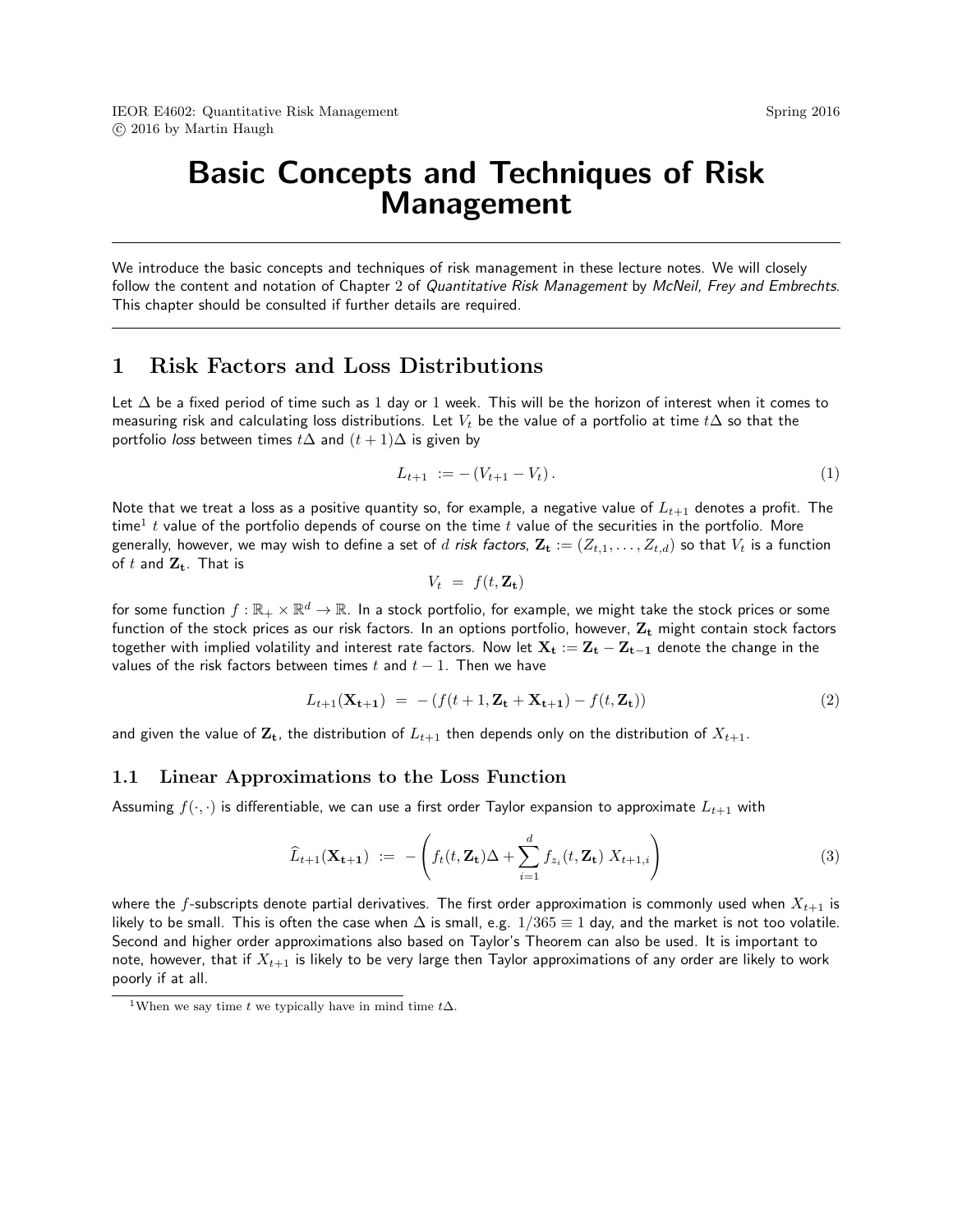# 1.2 Conditional and Unconditional Loss Distributions

When we discuss the distribution of  $\widehat{L}_{t+1}$  it is important to clarify exactly what we mean. In particular, we need to distinguish between the *conditional* and *unconditional* loss distributions. Consider the series  $X_t$  of risk factor changes and assume that they form a stationary $^2$  time series with stationary distribution  $F_{\bf X}.$  We also let  $\mathcal{F}_t$ denote all information available in the system at time t, including  ${X_s : s \le t}$  in particular. We then have the following two definitions.

**Definition 1** The unconditional loss distribution is the distribution of  $L_{t+1}$  given the time t composition of the portfolio and assuming the CDF of  $X_{t+1}$  is given by  $F_X$ .

**Definition 2** The conditional loss distribution is the distribution of  $L_{t+1}$  given the time t composition of the portfolio and conditional on the information in  $\mathcal{F}_t$ .

It is clear that if the  $X_t$ 's are IID then the conditional and unconditional distributions coincide. For long time horizons, e.g.  $\Delta = 6$  months, we might be more inclined to use the unconditional loss distribution. However, for short horizons, e.g. 1 day or 10 days, then the conditional loss distribution is clearly the appropriate distribution. This would be particularly true in times of high market volatility when the unconditional distribution would bear little resemblance to the true conditional distribution.

#### Example 1 (A Stock Portfolio)

Consider a portfolio of  $d$  stocks with  $S_{t,i}$  denoting the time  $t$  price of the  $i^{th}$  stock and  $\lambda_i$  denoting the number of units of this stock in the portfolio. If we take log stock prices as our factors then we obtain

$$
X_{t+1,i} = \ln S_{t+1,i} - \ln S_{t,i}
$$

and

$$
L_{t+1} = -\sum_{i=1}^d \lambda_i S_{t,i} \left( e^{X_{t+1,i}} - 1 \right).
$$

The linear approximation satisfies

$$
\widehat{L}_{t+1} = -\sum_{i=1}^{d} \lambda_i S_{t,i} X_{t+1,i} = -V_t \sum_{i=1}^{d} \omega_{t,i} X_{t+1,i}
$$

where  $\omega_{t,i}:=\lambda_i S_{t,i}/V_t$  is the  $i^{th}$  portfolio weight. If  $X_{t+1,i}$  has mean vector  $\mu$  and variance-covariance matrix  $\Sigma$  then we obtain  ${\sf E}_t\left[\widehat{L}_{t+1}\right]=~-V_t\omega'\mu$  and  ${\rm Var}_t\left(\widehat{L}_{t+1}\right)=V_t^2~\omega'\Sigma\omega.$  Note that  $\mu$  and  $\Sigma$  could refer to the first two moments of either the conditional or unconditional loss distribution.

#### Example 2 (An Options Portfolio)

The Black-Scholes formula for the time t price of a European call option with strike  $K$  and maturity  $T$  on a non-dividend paying stock satisfies

$$
C(S_t, t, \sigma) = S_t \Phi(d_1) - e^{-r(T-t)} K \Phi(d_2)
$$

$$
\text{where} \;\; d_1 \;\; = \;\; \frac{\log \left( \frac{S_t}{K} \right) + (r + \sigma^2/2) (T-t)}{\sigma \sqrt{T-t}} \; , \qquad \ \, d_2 \;\; = \;\; d_1 - \sigma \sqrt{T-t} \; .
$$

 $\Phi(\cdot)$  is the CDF of the standard normal distribution,  $S_t$  is the time t price of the underlying security and r is the risk-free interest rate. While the Black-Scholes model assumes a constant volatility,  $\sigma$ , in practice an implied volatility,  $\sigma(K, T, t)$ , that depends on the strike, maturity and current time, t, is observed in the market.

Consider now a portfolio of European options all on the same underlying security. The portfolio may also contain a position in the underlying security itself. If the portfolio contains  $d$  different options with a position of

<sup>&</sup>lt;sup>2</sup>A time series,  $X_t$ , is strongly stationary if  $(X_{t_1},...,X_{t_n})$  is equal in distribution to  $(X_{t_1+k},...,X_{t_n+k})$  for all  $n, k, t_1, \ldots, t_n \in \mathbb{Z}^+$ . Most risk factors are assumed to be stationary.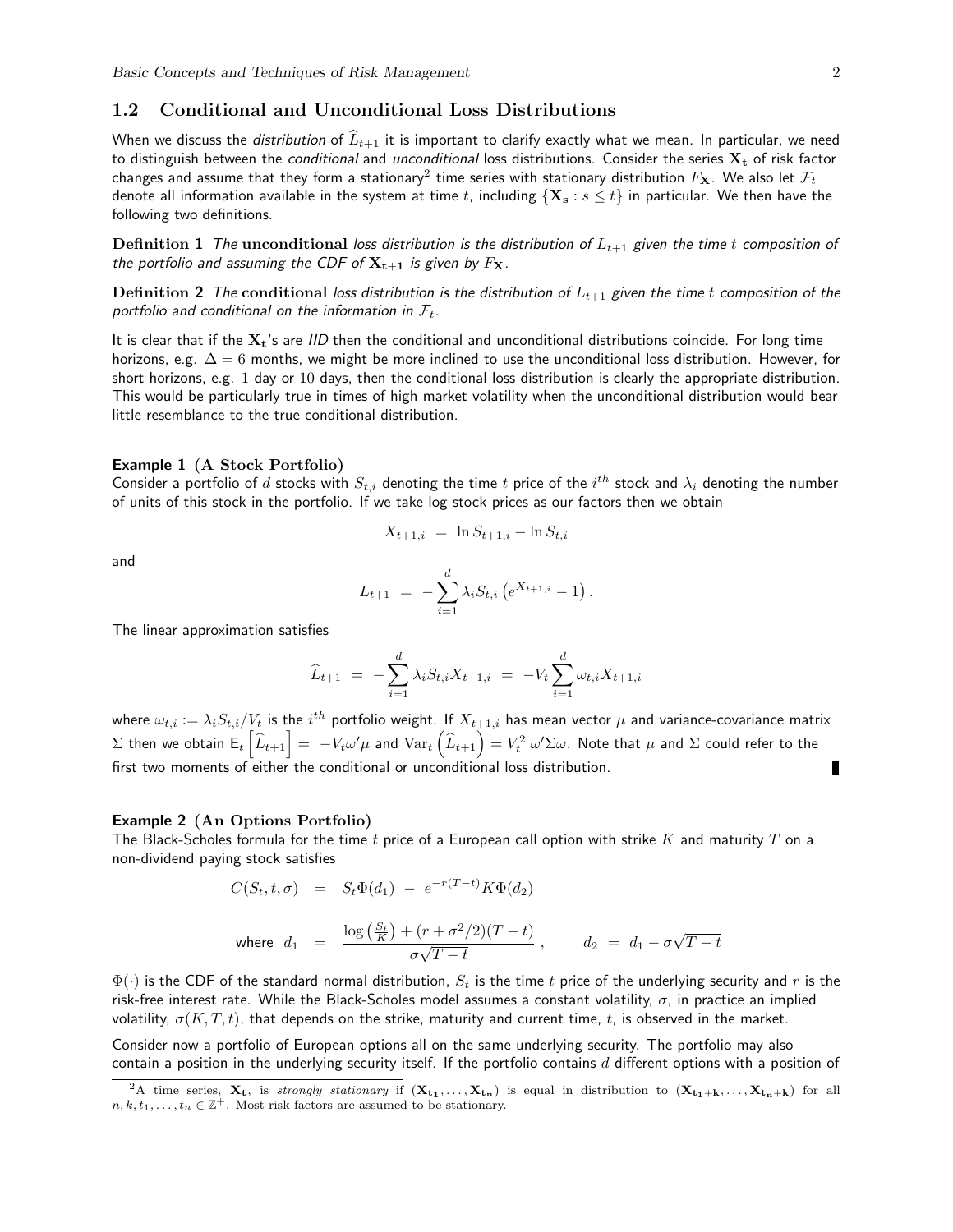$\lambda_i$  in the  $i^{th}$  option, then

$$
L_{t+1} = -\lambda_0 (S_{t+1} - S_t) - \sum_{i=1}^d \lambda_i \left( C(S_{t+1}, t+1, \sigma(K_i, T_i, t+1) - C(S_t, t, \sigma(K_i, T_i, t)) \right) \tag{4}
$$

where  $\lambda_0$  is the position in the underlying security. Note that by put-call parity we can assume that all options are call options. We can also use the linear approximation technique to approximate  $L_{t+1}$  in (4). This would result in a *delta-vega-theta* approximation. For derivatives portfolios, the linear approximation technique based on the first-order Greeks is often inadequate and second order approximations involving gamma and possibly volga and vanna are often employed.

For risk factors, we can again take the log stock prices but it is not clear how to handle the implied volatilities. There are several possibilities:

- 1. One possibility is to assume that the  $\sigma(K,T,t)$ 's simply do not change. This is not very satisfactory but is commonly assumed when historical simulation $^3$  is used to approximate the loss distribution and historical data on the changes in implied volatilities are not available.
- 2. Let each  $\sigma(K, T, t)$  be a separate factor. In addition to approximately doubling the number of factors, a particular problem with this approach is that the implied volatilities are not free to move around independently. In fact the assumption of no-arbitrage imposes strong restrictions on how the implied volatility surface may move. It is therefore important to choose factors in such a way that those restrictions are easily imposed when we estimate the loss distribution.
- 3. There are  $d$  implied volatilities to consider and in principal this leads to  $d$  factors, albeit with restrictions on how these factors can move. We could use dimension reduction techniques such as principal components analysis (PCA) to identify just two or three variables that explain most of the movements in the volatility surface.
- 4. As an alternative to PCA, we could parameterize the volatility surface with just a few parameters and assume that only those parameters can move from one period to the next. The parameterization should be such that the no-arbitrage restrictions are easy to enforce. The obvious candidates would be factors that represent the level, term structure and skew of the implied volatility surface.

#### Example 3 (A Bond Portfolio)

Consider a portfolio containing quantities of  $d$  different default-free zero-coupon $^4$  bonds where the  $i^{th}$  bond has price  $P_{t,i}$ , maturity  $T_i$  and face value equal $^5$  to  $1.$  Let  $s_{t,T_i}$  denote the continuously compounded spot interest rate for maturity  $T_i$  so that

$$
P_{t,i} = \exp(-s_{t,T_i}(T_i - t)).
$$

If there are  $\lambda_i$  units of the  $i^{th}$  bond in the portfolio, then the total portfolio value is given by

$$
V_t = \sum_{i=1}^d \lambda_i \exp(-s_{t,T_i}(T_i - t)).
$$

Assume now that we only consider the possibility of parallel changes in the spot rate curve. Then if the spot curve moves by  $\delta$  the portfolio loss satisfies

$$
L_{t+1} = -\sum_{i=1}^{d} \lambda_i \left( \exp(-(s_{t+\Delta,T_i} + \delta)(T_i - t - \Delta)) - \exp(-s_{t,T_i}(T_i - t)) \right)
$$
  

$$
\approx -\sum_{i=1}^{d} \lambda_i \left( s_{t,T_i}(T_i - t) - (s_{t+\Delta,T_i} + \delta)(T_i - t - \Delta) \right).
$$
 (5)

П

<sup>3</sup>See Section 3.

<sup>4</sup>There is no loss of generality here since we can decompose a default-free coupon bond into a series of zero-coupon bonds.

 $5$ There is also no loss of generality in assuming a face value of 1 since we can compensate by adjusting the quantity of each bond in the portfolio.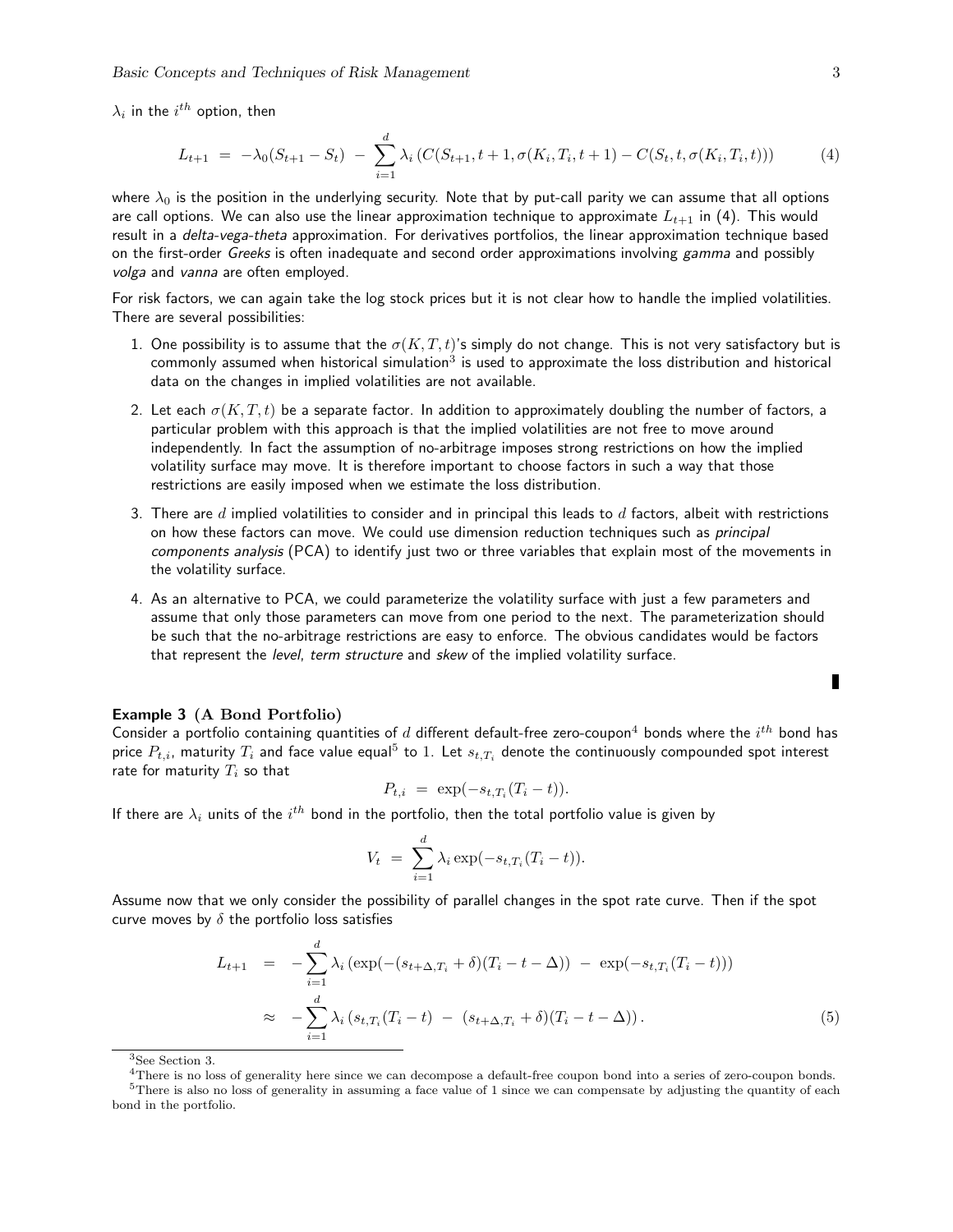We therefore have a single risk factor,  $\delta$ , that we can use to study the distribution of the portfolio loss. Note that if we assume that  $\Delta$  is small so that  $s_{t+\Delta,T_i}\approx s_{t,T_i}$  then we can further approximate the right-hand-side of (5) to obtain

$$
L_{t+1} \approx \delta \sum_{i=1}^{d} \lambda_i (T_i - t). \tag{6}
$$

We can use (how?) (5) or (6) to hedge parallel changes in the spot rate curve. Note that this is equivalent to hedging using the Fisher-Weil duration of the portfolio. Had we used a second-order approximation to the exponential function in deriving (5) then we would introduce the standard concept of *convexity*.

While hedging against parallel shifts in the spot rate curve often leads to good results, in practice the spot rate curve tends to move in a non-parallel manner and more sophisticated<sup>6</sup> hedging techniques produce superior results.

# 2 Risk Measurement

### 2.1 Approaches to Risk Measurement

We now outline several approaches to the problem of risk measurement.

### Notional Amount Approach

This approach to risk management defines the risk of a portfolio as the sum of the notional amounts of the individual positions in the portfolio. Each notional amount may be weighted by a factor representing the perceived riskiness of the position. While it is simple, it has many weaknesses. It does not reflect the benefits of diversification, does not allow for any *netting* and does not distinguish between long and short positions. Moreover, it is not always clear what the notional amount of a derivative is and so the notional approach can be difficult to apply when such derivatives are present in the portfolio.

#### Factor Sensitivity Measures

A factor sensitivity measure gives the change in the value of the portfolio for a given change in the factor. Commonly used examples include the Greeks of an option portfolio or the duration and convexity of a bond portfolio. These measures are often used to set position limits on trading desks and portfolios. They are generally not used for *capital adequacy* decisions as it is often difficult to aggregate these measures across different risk factors and markets.

For an example consider an option with time  $t$  price  $C$  that is written on an underlying security with price process  $S_t$ . We assume the time t price, C, is a function of only  $S_t$  and the implied volatility,  $\sigma_t$ . Then a simple application of Taylor's Theorem yields

$$
C(S + \Delta S, \sigma + \Delta \sigma) \approx C(S, \sigma) + \Delta S \frac{\partial C}{\partial S} + \frac{1}{2} (\Delta S)^2 \frac{\partial^2 C}{\partial S^2} + \Delta \sigma \frac{\partial C}{\partial \sigma}
$$
  
=  $C(S, \sigma) + \Delta S \delta + \frac{1}{2} (\Delta S)^2 \Gamma + \Delta \sigma$  vega.

where we have omitted the dependence of the various quantities on  $t$ . We therefore obtain

$$
\begin{array}{rcl}\n\mathsf{P}\&\mathsf{L} & \approx & \delta\Delta S + \frac{\Gamma}{2}(\Delta S)^2 + \text{ vega }\Delta\sigma \\
& = & \mathsf{delta} \ \mathsf{P}\&\mathsf{L} + \text{gamma }\ \mathsf{P}\&\mathsf{L} + \text{ vega }\ \mathsf{P}\&\mathsf{L}\ .\n\end{array}\n\tag{7}
$$

 $6F$ or example, methods based on *principal components analysis* (PCA) are often used in practice. We will study PCA when we study dimension reduction techniques.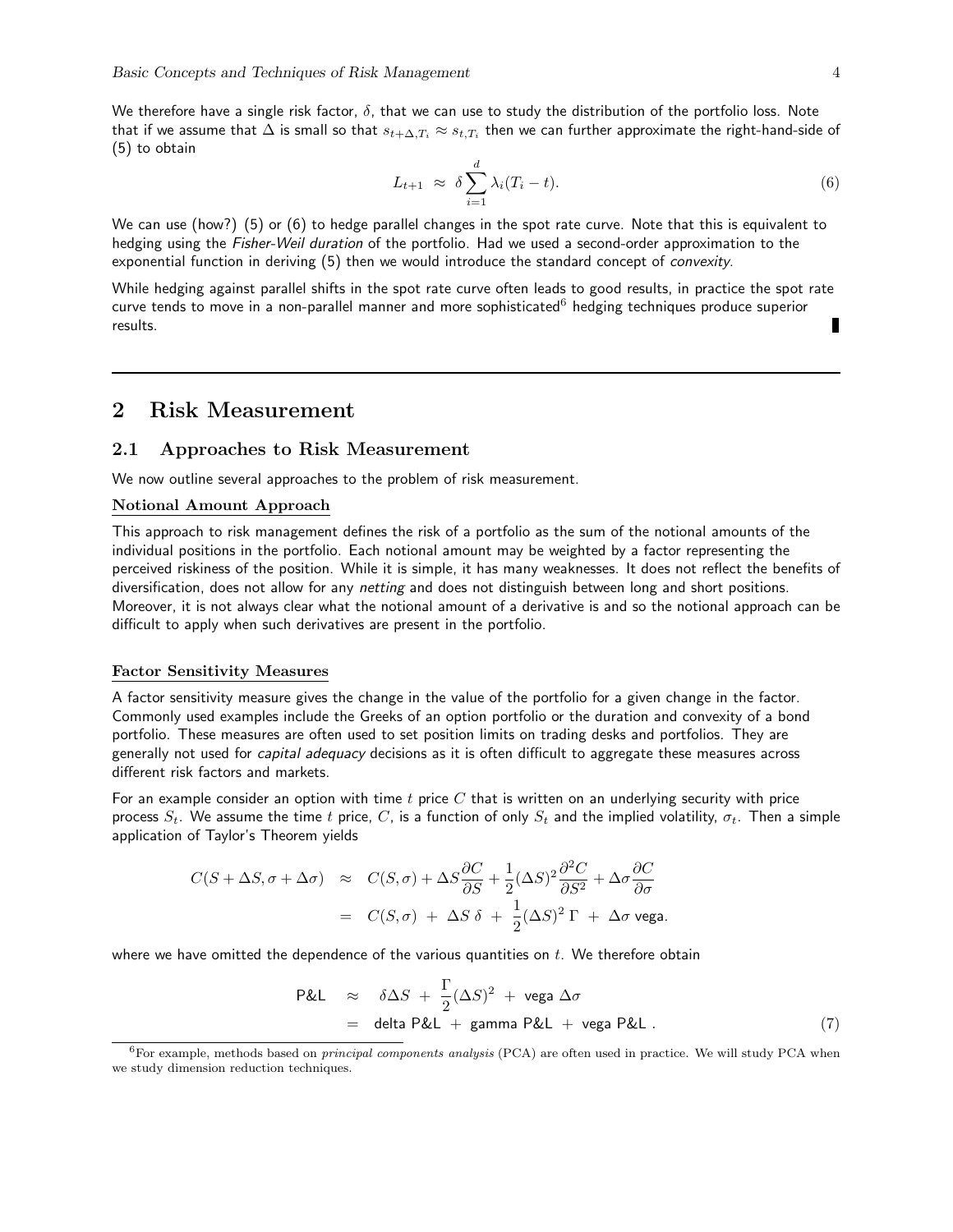When  $\Delta \sigma = 0$ , we obtain obtain the well-known delta-gamma approximation which is often used, for example, in historical Value-at-Risk (VaR) calculations. Note that we can also write (7)

$$
\begin{array}{rcl}\n\mathsf{P&L} & \approx & \delta S \left( \frac{\Delta S}{S} \right) + \frac{\Gamma S^2}{2} \left( \frac{\Delta S}{S} \right)^2 + \mathsf{vega} \ \Delta \sigma \\
& = & \mathsf{ESP} \times \text{Return } + \ \mathsf{\$} \ \mathsf{Gamma} \times \mathsf{Return}^2 + \mathsf{vega} \ \Delta \sigma\n\end{array}\n\tag{8}
$$

where ESP denotes the equivalent stock position or "dollar" delta. Note that it is easy to extend this calculation to a portfolio of options on the same underlying security. It is also straightforward<sup>7</sup> to extend these ideas to derivatives portfolios written with many different underlying securities.

Depending on the particular asset class, investors / traders / risk managers should always know their exposure to the Greeks, i.e. dollar delta, dollar gamma and vega etc. It is also very important to note that approximations such as (8) are local approximations as they are based (via Taylor's Theorem) on "small" moves in the risk factors. These approximations can and indeed do break down in violent markets where changes in the risk factors can be very large.

#### Scenario or Stress Approach

The scenario approach defines a number of scenarios where in each scenario the various risk factors are assumed to have moved by some fixed amounts. For example, a scenario might assume that all stock prices have fallen by 10% and all implied volatilities have increased by 5 percentage points. Another scenario might assume the same movements but with an additional steepening of the volatility surface. A scenario for a credit portfolio might assume that all credit spreads have increased by some fixed absolute amount, e.g. 100 basis points, or some fixed relative amount, e.g. 10%. The risk of a portfolio could then be defined as the maximum loss over all of the scenarios that were considered. A particular advantage of this approach is that it does not depend on probability distributions that are difficult to estimate. In that sense, the scenario approach to risk management is very robust and should play a vital role in any financial risk management operation.

| Underlying                                           | SPX Index T    |                                               |         |        |              |       |                          |       |       |
|------------------------------------------------------|----------------|-----------------------------------------------|---------|--------|--------------|-------|--------------------------|-------|-------|
|                                                      |                | <b>Underlying and Volatility Stress Table</b> |         |        |              |       |                          |       |       |
| Sum of PnL                                           | Vol Stress   v |                                               |         |        |              |       |                          |       |       |
| <b>Underlying Stress</b><br>$\overline{\phantom{a}}$ | $-10$          | $-5$                                          | $-2$    | $-1$   | $\mathbf{0}$ |       | $\overline{\phantom{a}}$ | 5     | 10    |
| $-20$                                                | 13,938         | 11.774                                        | 10.631  | 10.277 | 9.936        | 9.608 | 9.293                    | 8.419 | 7.183 |
| $-10$                                                | 6.109          | 4.946                                         | 4,436   | 4.291  | 4.158        | 4,035 | 3.922                    | 3.634 | 3.296 |
| -5                                                   | 1,831          | 1,652                                         | 1,637   | 1,643  | 1,654        | 1,670 | 1.689                    | 1.766 | 1.946 |
| $-2$                                                 | (314)          | 89                                            | 356     | 447    | 539          | 631   | 723                      | 1.001 | 1,461 |
| $-1$                                                 | (920)          | (338)                                         | 15      | 132    | 248          | 363   | 478                      | 816   | 1,361 |
| 0                                                    | (1.463)        | (714)                                         | (280)   | (139)  | $\bf{0}$     | 137   | 273                      | 668   | 1,293 |
|                                                      | (1.939)        | .035)<br>(1)                                  | (527)   | (363)  | (203)        | (45)  | 110                      | 559   | 1,259 |
| 2                                                    | (2.346)        | (1.300)                                       | (723)   | (539)  | (359)        | (182) | (9)                      | 489   | 1,258 |
| 5                                                    | (3.125)        | (1.744)                                       | (1.003) | (769)  | (541)        | (318) | (102)                    | 518   | 1,460 |
| 10                                                   | (2.921)        | .297)                                         | (423)   | (146)  | 123          | 385   | 641                      | 1.372 | 2,483 |
| 20                                                   | 2.344          | 3,559                                         | 4,272   | 4,506  | 4,738        | 4.967 | 5.194                    | 5,860 | 6.919 |

Figure 1: P&L for an Options Portfolio on SP5X under Stresses to Underlying and Implied Volatility

Figure 1 shows the P&L under various scenarios of an options portfolio with the S&P500 as the underlying security. The vertical axis represents *percentage* shifts in the price of the underlying security whereas the horizontal axis represents absolute changes in the implied volatility of each option in the portfolio. For example, we see that if the S&P500 were to fall by 20% and implied volatilities were to all rise by 5 percentage points, then the portfolio would gain 8.419 million dollars (assuming that the numbers in Figure 1 are expressed in units

<sup>7</sup>And we shall do this when we discuss dimension reduction methods in a later set of lecture notes.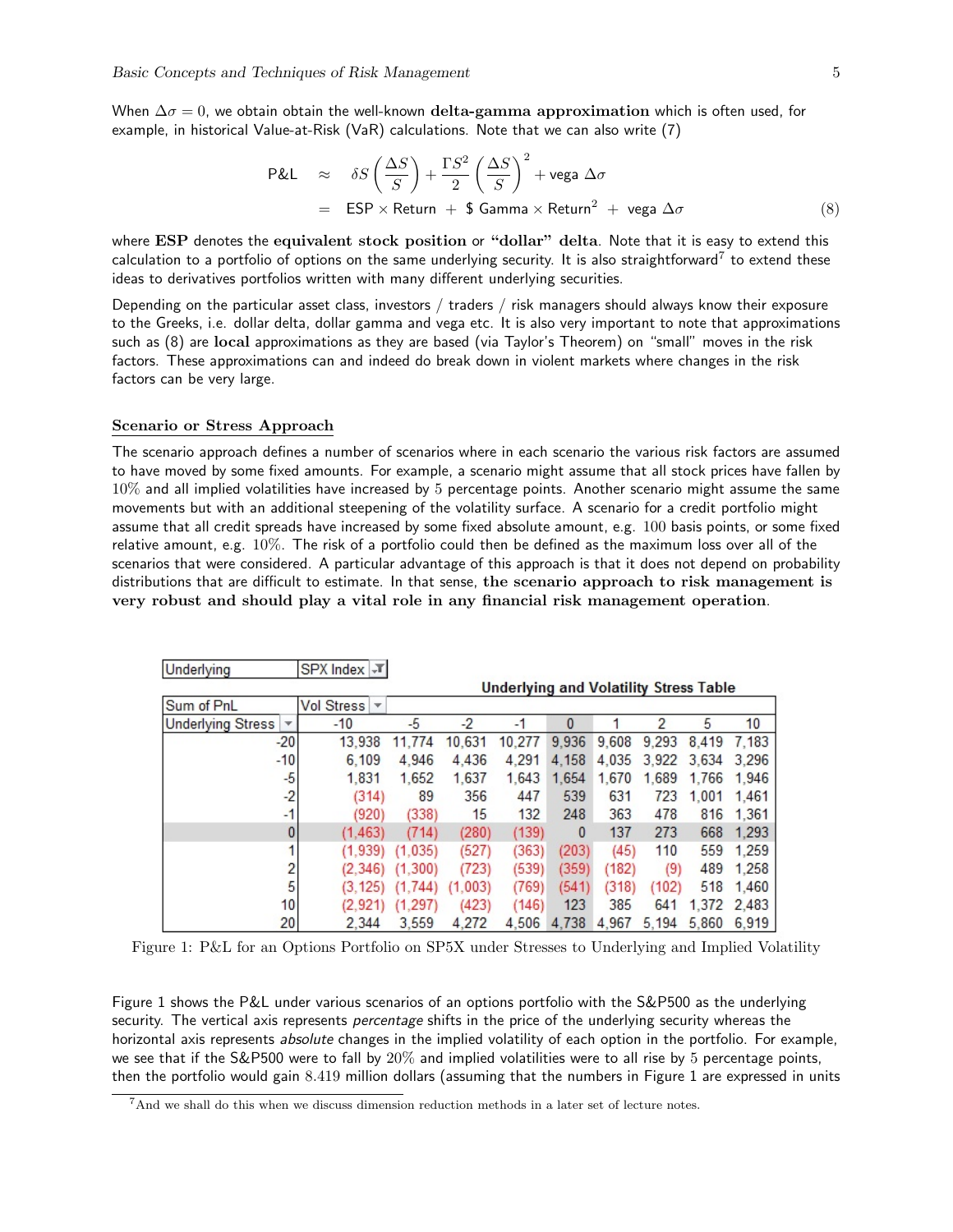of 1, 000 dollars). When constructing scenario tables as in 1 we can use approximations like (8) to check for internal consistency and to help identify possible bugs in the software.

While scenario tables are a valuable source of information there are many potential pit-falls associated with using them. These include:

1. Identifying the relevant risk factors

While it is usually pretty clear what the main risk factors for a particular asset class are, it is quite possible that a portfolio has been constructed so that it is approximately neutral to changes in those risk factors. Such a portfolio might then only have (possibly very large) exposures to secondary risk factors. It is important then to include shifts in these secondary factors in any scenario analysis. The upshot is that the the relevant risk factors *depend* on the specific portfolio under consideration rather than just the asset class of the portfolio.

2. Identifying "reasonable" shifts for these risk factors

For example, we may feel that a shift of  $-10\%$  is plausible for the S&P 500 because we know from experience that such a move, while extreme, is indeed possible in a very volatile market. But how do we determine plausible shifts for less transparent risk factors? The answer typically lies in the use of statistical techniques such as PCA, extreme-value theory, time series methods, common sense(!) etc.

A key role of any risk manager then is to understand what scenarios are plausible and what scenarios are not. For example, in a crisis we would expect any drop in the price of the underlying security to be accompanied by a rise in implied volatilities. We would therefore pay considerably less attention to the numbers in the upper left quadrant of Figure 1.

#### Measures Based on Loss Distribution

Many risk measures such as value-at-risk (VaR) or conditional value-at-risk (CVaR) are based on the loss distribution of the portfolio. Working with loss distributions makes sense as the distribution contains all the information you could possibly wish to know about possible losses. A loss distribution implicitly reflects the benefits of netting and diversification. Moreover it is easy to compare the loss distribution of a derivatives portfolio with that of a bond or credit portfolio, at least when the same time horizon is under consideration. However, it must be noted that it may be very difficult to estimate the loss distribution. This may be the case for a number of reasons including a lack of historical data, non-stationarity of risk-factors and poor model choice among others.

### 2.2 Value-at-Risk

Value-at-Risk (VaR) is the most widely used risk measure in the financial industry. Despite the many weaknesses of VaR, financial institutions are required to use it under the Basel II capital-adequacy framework. In addition, many institutions routinely report their VaR numbers to shareholders, investors or regulatory authorities. VaR is a risk measure based on the loss distribution and our discussion will not depend on whether we are dealing with the conditional or unconditional loss distribution. Nor will it depend on whether we are using the true loss distribution or some approximation to it. We will assume that the horizon,  $\Delta$ , has been fixed and that the random variable L represents the loss on the portfolio under consideration over the time interval  $\Delta$ . We will use  $F_L(\cdot)$  to denote the cumulative distribution function (CDF) of L. We first define the *quantiles* of a CDF.

Definition 3 Let  $F : \mathbb{R} \to [0, 1]$  be an arbitrary CDF. Then for  $\alpha \in (0, 1)$  the  $\alpha$ -quantile of F is defined by

$$
q_{\alpha}(F) := \inf\{x \in \mathbb{R} : F(x) \ge \alpha\}.
$$

Note that if  $F$  is continuous and strictly increasing, then  $q_\alpha(F)=F^{-1}(\alpha).$  For a random variable  $L$  with CDF  $F_L(\cdot)$ , we will often write  $q_{\alpha}(L)$  instead of  $q_{\alpha}(F_L)$ . Using the fact that any CDF is by definition right-continuous, we immediately obtain the following result.

Lemma 1 A point  $x_0 \in \mathbb{R}$  is the  $\alpha$ -quantile of  $F_L$  if and only if (i)  $F_L(x_0) \ge \alpha$  and (ii)  $F_L(x) < \alpha$  for all  $x < x_0$ .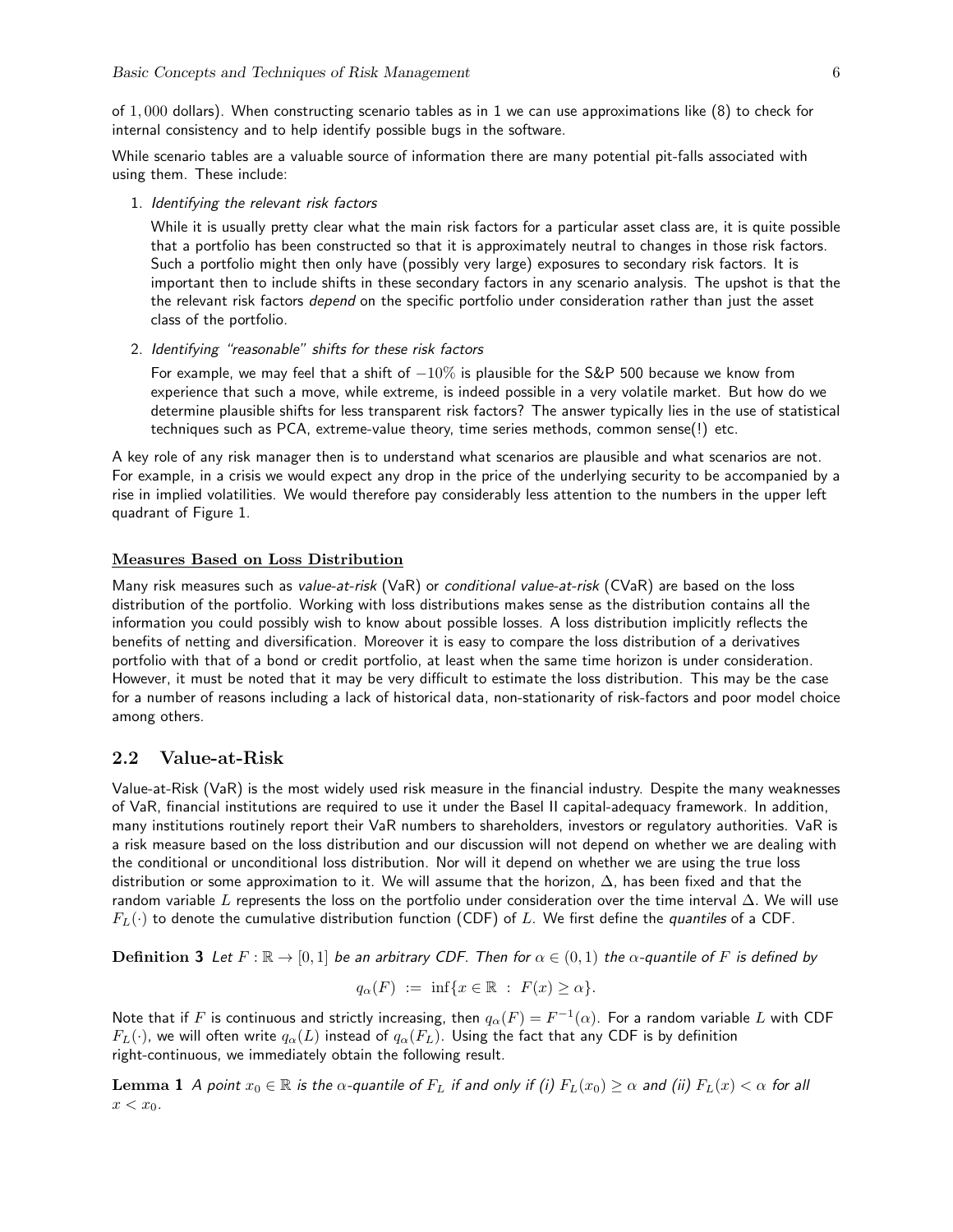**Definition 4** Let  $\alpha \in (0,1)$  be some fixed confidence level. Then the VaR of the portfolio loss at the confidence level,  $\alpha$ , is given by  $VaR_\alpha := q_\alpha(L)$ , the  $\alpha$ -quantile of the loss distribution.

### Example 4 (The Normal and t Distributions)

Because the normal and t CDFs are both continuous and strictly increasing, it is straightforward to calculate their Va $\mathsf{R}_{\alpha}.$  If  $L \sim \mathsf{N}(\mu, \sigma^2)$  then

$$
VaR_{\alpha} = \mu + \sigma \Phi^{-1}(\alpha) \quad \text{where } \Phi \text{ is the standard normal CDF.} \tag{9}
$$

By the previous lemma, this follows if we can show that  $F_L(\text{VaR}_{\alpha}) = \alpha$ . But this follows immediately from (9).

If 
$$
L \sim t(\nu, \mu, \sigma^2)
$$
 so that  $(L - \mu)/\sigma$  has a standard t distribution with  $\nu > 2$  degrees-of-freedom, then

Va $\mathsf{R}_\alpha ~=~ \mu+\sigma t_\nu^{-1}(\alpha)$  where  $t_\nu$  is the CDF for the t distribution with  $\nu$  degrees-of-freedom.

Note that in this case we have  $E[L] = \mu$  and  $Var(L) = \nu \sigma^2/(\nu - 2)$ .

п

VaR has several weaknesses:

- 1. VaR attempts to describe the entire loss distribution with a single number and so significant information is not captured in VaR. This criticism does of course apply to all scalar risk measures. One way around this is to report  $VaR_{\alpha}$  for several different values of  $\alpha$ .
- 2. There is significant model risk attached to VaR. If the loss distribution is heavy-tailed, for example, but a normal distribution is assumed, then VaR<sub>α</sub> will be severely underestimated as  $\alpha$  approaches 1. A fundamental problem with VaR and other risk measures based on the loss distribution is that it can be very difficult to estimate the loss distribution. Even when there is sufficient historical data available there is no guarantee that the historical data-generating process will remain unchanged in the future. For example, in the buildup to the sub-prime housing crisis it was clear that the creation and selling of vast quantities of structured credit products could change the price dynamics of these and related securities. And of course, that is precisely what happened.
- 3. VaR is not a *sub-additive* risk measure so that it doesn't lend itself to aggregation. For example, let  $L = L_1 + L_2$  be the total loss associated with two portfolios, each with respective losses,  $L_1$  and  $L_2$ . Then

$$
q_{\alpha}(F_L) > q_{\alpha}(F_{L_1}) + q_{\alpha}(F_{L_2}) \quad \text{ is possible.} \tag{10}
$$

In the risk literature this is viewed as being an undesirable property as we would expect some diversification benefits when we combine two portfolios together. Such a benefit would be reflected by the combined portfolio having a *smaller* risk measure than the sum of the two individual risk measures.

An advantage of VaR is that it is generally easier $^8$  to estimate. This is true when it comes to quantile estimation in general as quantiles are not very sensitive to outliers. This is not true of other risk measures such as CVaR which we discuss below. Despite this fact, it becomes progressively more difficult to estimate VaR<sub> $\alpha$ </sub> as  $\alpha$  gets closer to 1. Extreme Value Theory (EVT) can be useful in these circumstances, however, and we will return to EVT in later lectures.

The value of  $\Delta$  that we use in practice generally depends on the application. For credit, operational and insurance risk,  $\Delta$  is often on the order of 1 year. For financial risks, however, typical values of  $\Delta$  are on the order of days, with 1 and 10 days being very common.

<sup>&</sup>lt;sup>8</sup>This assumes of course that we have correctly specified the appropriate probability model so that the second weakness above is not an issue. This assumption is often not justified!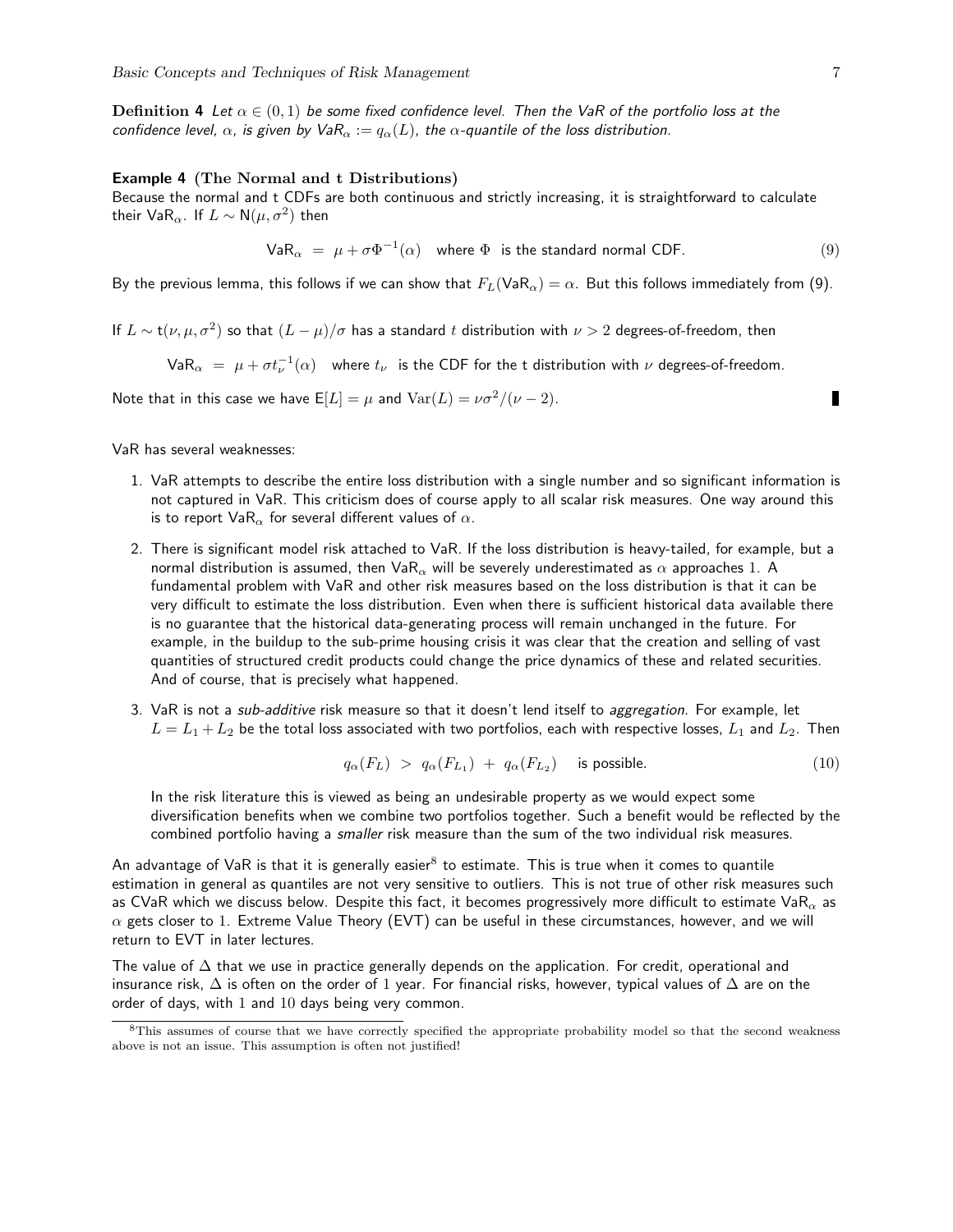# 2.3 Expected Shortfall (ES) / Conditional Value-at-Risk (CVaR)

We now define expected shortfall which is also commonly referred to as conditional value-at-risk (CVaR).

Definition 5 For a portfolio loss, L, satisfying  $E[|L|] < \infty$  the expected shortfall at confidence level  $\alpha \in (0,1)$ is given by

$$
\mathit{ES}_{\alpha} := \frac{1}{1-\alpha} \int_{\alpha}^{1} q_u(F_L) \, du.
$$

The relationship between  $ES_{\alpha}$  and  $VaR_{\alpha}$  is therefore given by

$$
\mathsf{ES}_\alpha \ := \ \frac{1}{1-\alpha} \, \int_\alpha^1 \mathsf{VaR}_u(L) \; du
$$

from which it is clear that  $ES_{\alpha}(L) \geq VaR_{\alpha}(L)$ . A more well known representation of  $ES_{\alpha}(L)$  holds when  $F_L$  is continuous.

Lemma 2 If  $F_L$  is a continuous CDF then

$$
ES_{\alpha} := \frac{E[L; L \ge q_{\alpha}(L)]}{1 - \alpha} = E[L | L \ge VaR_{\alpha}]. \tag{11}
$$

Proof: See Lemma 2.13 in McNeil, Frey and Embrechts. The proof is straightforward and relies on the standard result that the random variable  $F_L^{-1}(U)$  has distribution  $F_L$  when  $U\sim \mathsf{Uniform}(0,1).$ 

#### Example 5 (Expected Shortfall for a Normal Distribution)

We can use (11) to compute the expected shortfall of an  $\mathsf{N}(\mu,\sigma^2)$  random variable. In particular we can check that

$$
ES_{\alpha} = \mu + \sigma \frac{\phi(\Phi^{-1}(\alpha))}{1 - \alpha} \tag{12}
$$

where  $\phi(\cdot)$  is the PDF of the standard normal distribution.

#### Example 6 (Expected Shortfall for a t Distribution)

Let  $L \sim$  t $(\nu,\mu,\sigma^2)$  so that  $\tilde{L}:=(L-\mu)/\sigma$  has a standard  $t$  distribution with  $\nu>2$  degrees-of-freedom. Then as in the previous example it is easy to see that  $ES_\alpha(L) = \mu + \sigma ES_\alpha(\tilde{L})$ . It is straightforward using direct integration to check that

$$
\mathsf{ES}_{\alpha}(\tilde{L}) = \frac{g_{\nu}\left(t_{\nu}^{-1}(\alpha)\right)}{1-\alpha} \left(\frac{\nu + (t_{\nu}^{-1}(\alpha))^2}{\nu-1}\right) \tag{13}
$$

where  $t_{\nu}(\cdot)$  and  $g_{\nu}(\cdot)$  are the CDF and PDF, respectively, of the standard t distribution with  $\nu$ degrees-of-freedom.

Exercise 1 Prove (13).

Remark 1 The t distribution has been found to be a much better model of stock (and other asset) returns than the normal model. In empirical studies, values of  $\nu$  around 5 or 6 are often found to fit best.

### The Shortfall-to-Quantile Ratio

One method of comparing VaR<sub>α</sub> and ES<sub>α</sub> is to consider their ratio as  $\alpha \to 1$ . It is not too difficult to see that in the case of the normal distribution,  $ES_{\alpha}/VaR_{\alpha} \to 1$  as  $\alpha \to 1$ . However,  $ES_{\alpha}/VaR_{\alpha} \to \nu/(\nu-1) > 1$  in the case of the t distribution with  $\nu > 1$  degrees-of-freedom. Figure 2 displays the shortfall-to-quantile ratio for the normal distribution and  $t$  distribution with  $4$  degrees of freedom.

п

П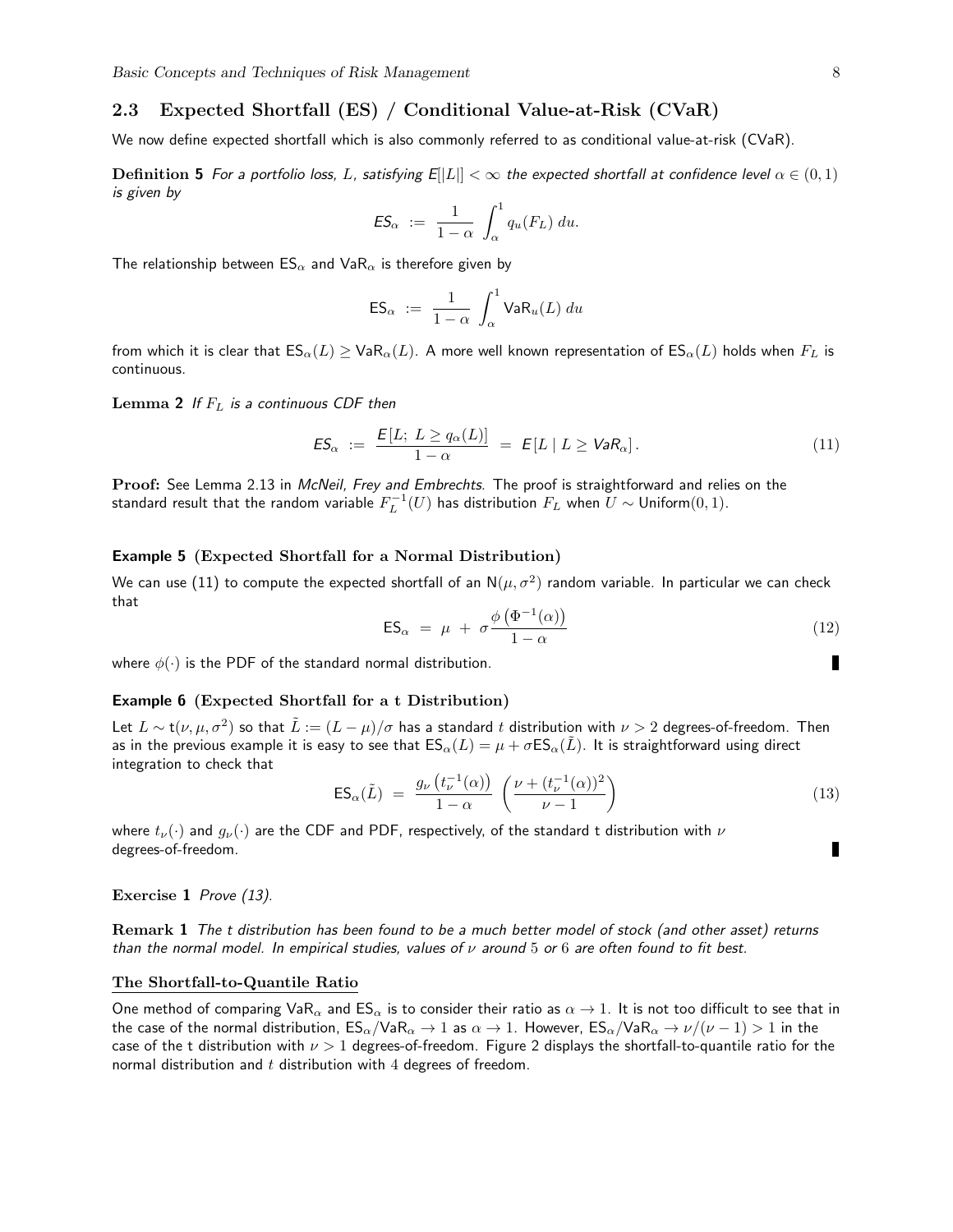| D        | VaR.normal | VaR.t4  | ES.normal | <b>ES.t4</b> | Ratio.normal Ratio.t4 |      |
|----------|------------|---------|-----------|--------------|-----------------------|------|
| 0.900000 | 162.10     | 137.13  | 221.99    | 223.55       | 1.37                  | 1.63 |
| 0.950000 | 208.06     | 190.68  | 260.91    | 286.47       | 1.25                  | 1.50 |
| 0.975000 | 247.92     | 248.33  | 295.71    | 357.19       | 1.19                  | 1.44 |
| 0.990000 | 294.26     | 335.14  | 337.13    | 466.94       | 1.15                  | 1.39 |
| 0.995000 | 325.82     | 411.80  | 365.81    | 565.71       | 1.12                  | 1.37 |
| 0.999000 | 390.89     | 641.59  | 425.91    | 866.36       | 1.09                  | 1.35 |
| 0.999900 | 470.42     | 1165.77 | 500.71    | 1560.43      | 1.06                  | 1.34 |
| 0.999990 | 539.47     | 2086.89 | 566.52    | 2785.93      | 1.05                  | 1.33 |
| 0.999999 | 601.27     | 3718.84 | 625.92    | 4960.36      | 1.04                  | 1.33 |

Figure 2: Shortfall-to-Quantile Ratio for Normal and t Distributions

# 3 Standard Techniques for Risk Measurement

We now discuss some of the principal techniques for estimating the loss distribution.

## 3.1 Historical Simulation

Instead of using some probabilistic model to estimate the distribution of  $L_{t+1}(\mathbf{X}_{t+1})$ , we could estimate the distribution using a historical simulation. In particular, if we know the values of  $\mathbf{X}_{t-i+1}$  for  $i = 1, \ldots, n$ , then we can use this data to create a set of historical losses:

$$
\{\tilde{L}_i := L_{t+1}(\mathbf{X}_{t-i+1}) \text{ for } i = 1, ..., n\}.
$$

 $\tilde{L}_i$  is the loss on the portfolio that would occur if the changes in the risk factors on date  $t-i+1$  were to recur. In order to calculate the value of a given risk measure we simply assume that the distribution of  $L_{t+1}(\mathbf{X_{t+1}})$  is discrete and takes on each of the values  $\tilde{L}_i$  with probability  $1/n$  for  $i=1,\ldots,n.$  That is, we use the *empirical* distribution of the  $X_t$ 's to determine the loss distribution.

If we wish to compute VaR, then we can do so using the appropriate quantiles of the  $\tilde L_i$ 's. For example suppose  $\tilde{L}_{j,n}$  is the  $j^{th}$  reverse order statistic of the  $\tilde{L}_i$ 's so that

$$
\tilde{L}_{n,n} \leq \cdots \leq \tilde{L}_{1,n}.
$$

Then a possible estimator of VaR $_\alpha(L_{t+1})$  is  $\tilde L_{[n(1-\alpha)],n}$  where  $[n(1-\alpha)]$  is the largest integer not exceeding  $n(1-\alpha).$  The associated ES could be estimated by averaging  $\tilde{L}_{[n(1-\alpha)],n},\ldots,\tilde{L}_{1,n}.$ 

The historical simulation approach is generally difficult to apply for derivative portfolios as it is often the case that historical data on at least some of the associated risk factors is not available. If the risk factor data is available, however, then the method is easy to apply as it does not require any statistical estimation of multivariate distributions. It is also worth emphasizing that the method estimates the *unconditional* loss distribution and not the conditional loss distribution. As a result, it is likely to be very inaccurate in times of market stress. Unfortunately these are precisely the times when you are most concerned with obtaining accurate risk measures.

# 3.2 Monte-Carlo Simulation

The Monte-Carlo approach is similar to the historical simulation approach except now we use some parametric distribution for the change in risk factors to generate sample portfolio losses. The distribution (conditional or unconditional) of the risk factors is estimated and, assuming we know how to simulate from this distribution, we can generate a number of samples,  $m$  say, of portfolio losses. We are free to make  $m$  as large as possible, subject to constraints on computational time. Variance reduction methods are often employed to obtain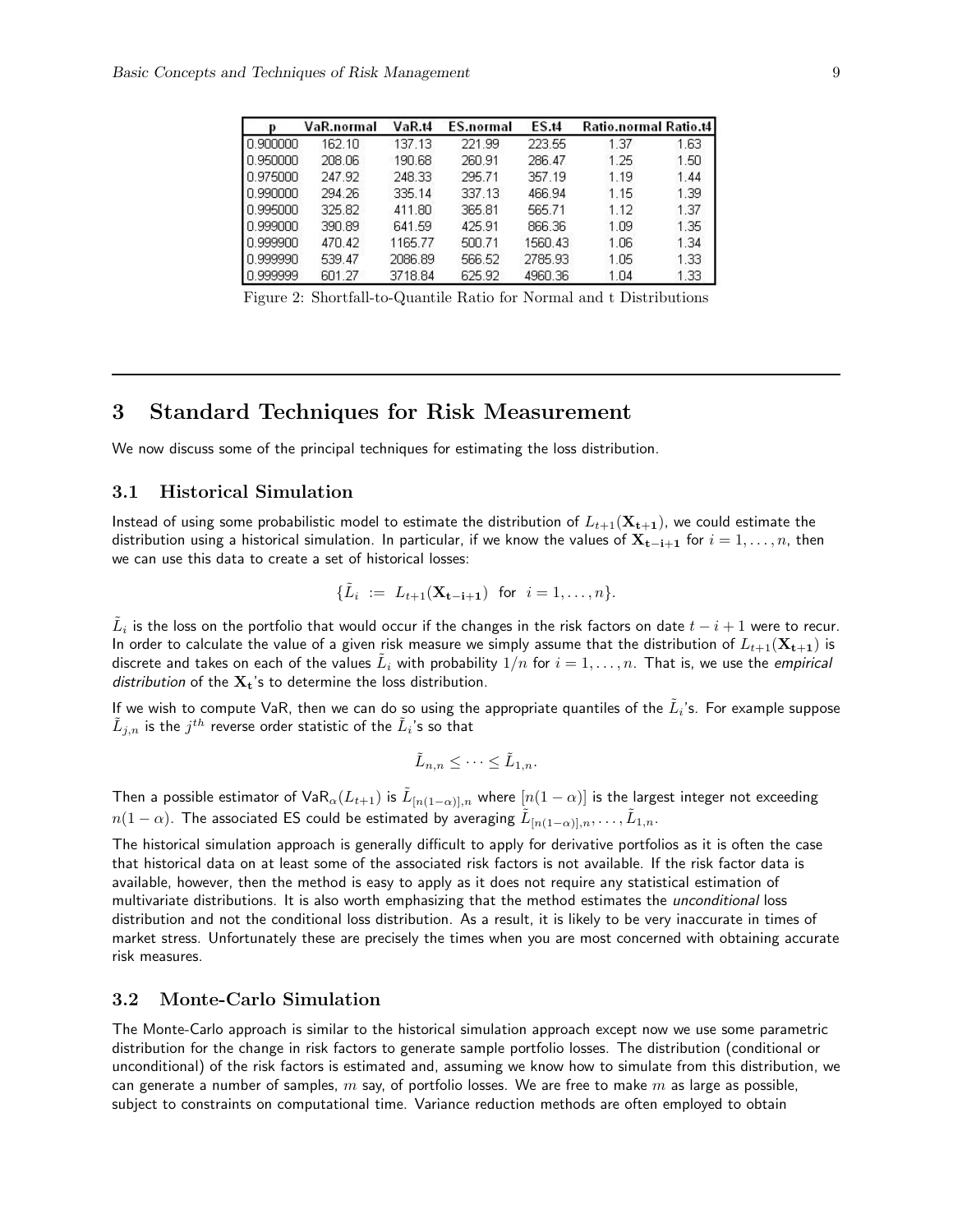improved estimates of the required risk measures. While Monte-Carlo is an excellent tool, it is only as good as the model used to generate the data: if the distribution of  $X_{t+1}$  that is used to generate the samples is poor, then the Monte-Carlo samples will be of little value.

# 3.3 Variance-Covariance Approximations

In the variance-covariance approach we assume that  $X_{t+1}$  has a multivariate normal distribution so that

$$
\mathbf{X_{t+1}} \sim \text{MVN}(\mu, \Sigma).
$$

We also assume that the linear approximation in (3) is sufficiently accurate. Writing  $\widehat{L}_{t+1}(\mathbf{X_{t+1}}) = -(c_t + \mathbf{b_t}^\top X_{t+1})$  for a constant scalar,  $c_t$ , and constant vector,  $\mathbf{b_t}$ , we therefore obtain that

$$
\widehat{L}_{t+1}(\mathbf{X}_{t+1}) \ \sim \ \mathsf{N}\left(-c_t - \mathbf{b_t}^\top \mu, \ \mathbf{b_t}^\top \mathbf{\Sigma} \mathbf{b_t}\right).
$$

We can now use our knowledge of the normal distribution to calculate any risk measures of interest. Note that this technique can be either conditional or unconditional, depending on how  $\mu$  and  $\Sigma$  are estimated.

The strength of this approach is that it provides a straightforward analytically tractable method of determining the loss distribution. It has several weaknesses, however. Risk factor distributions are often $^9$  *fat*- or *heavy-tailed* but the normal distribution is light-tailed. As a result, we are likely to underestimate the frequency of extreme movements which in turn can lead to seriously underestimating the risk in the portfolio. This problem is generally easy to overcome as there are other multivariate distributions that are also closed under linear operations. In particular, if we assume that  $X_{t+1}$  has a multivariate t distribution so that

$$
\mathbf{X_{t+1}} \sim t(\nu, \mu, \Sigma)
$$

then we obtain

$$
\widehat{L}_{t+1}(\mathbf{X}_{t+1}) \ \sim \ t\left(\nu, -c_t - \mathbf{b_t}^\top \mu, \ \mathbf{b_t}^\top \mathbf{\Sigma} \mathbf{b_t}\right).
$$

where  $\nu$  is the degrees-of-freedom of the t-distribution. A more serious problem with this approach is the assumption that the linear approximation will work well. This is generally not true for portfolios of derivative securities or other portfolios where the portfolio value is a non-linear function of the risk-factors. It is also problematic when the time horizon  $\Delta$  is large. We can also overcome this problem to some extent by using quadratic approximations to  $L_{t+1}$  instead of linear approximations and then using Monte-Carlo to estimate the risk measures of interest.

### 3.4 Evaluating the Techniques for Risk Measurement

An important task of any risk manger is to constantly evaluate the risk measures that are being reported. For example, if the daily 95% VaR is reported then we should see the daily losses exceeding the reported VaR approximately  $95\%$  of the time. Indeed, suppose the reported VaR numbers are calculated correctly and let  $Y_i$ be the indicator function denoting whether or not the portfolio loss in period  $i$  exceeds  $\mathsf{VaR}_i$ , the corresponding VaR for that period. That is

$$
Y_i = \begin{cases} 1, & L_i \geq \text{VaR}_i; \\ 0, & \text{otherwise.} \end{cases}
$$

If we assume the  $Y_i$ 's are *IID*, then  $\sum_{i=1}^n Y_i$  should be  $\mathsf{Bin}(n, .05).$  We can use standard statistical tests to see if this is indeed the case. Similar tests can be constructed for ES and other risk measures.

More generally, it is important to check that the true reported portfolio losses are what you would expect given the composition of the portfolio and the realized change in the risk factors over the previous period. For example, if you know the delta and vega of your portfolio at time  $t_{i-1}$  and you observe the change in the underlying and volatility factors between  $t_{i-1}$  and  $t_i$ , then the actual realized gains or losses should be consistent with the delta and vega numbers. If they are not, then further investigation is required. It may be

 $9$ We will define *light*- and *heavy-tailed* distributions formally when we discuss multivariate distributions.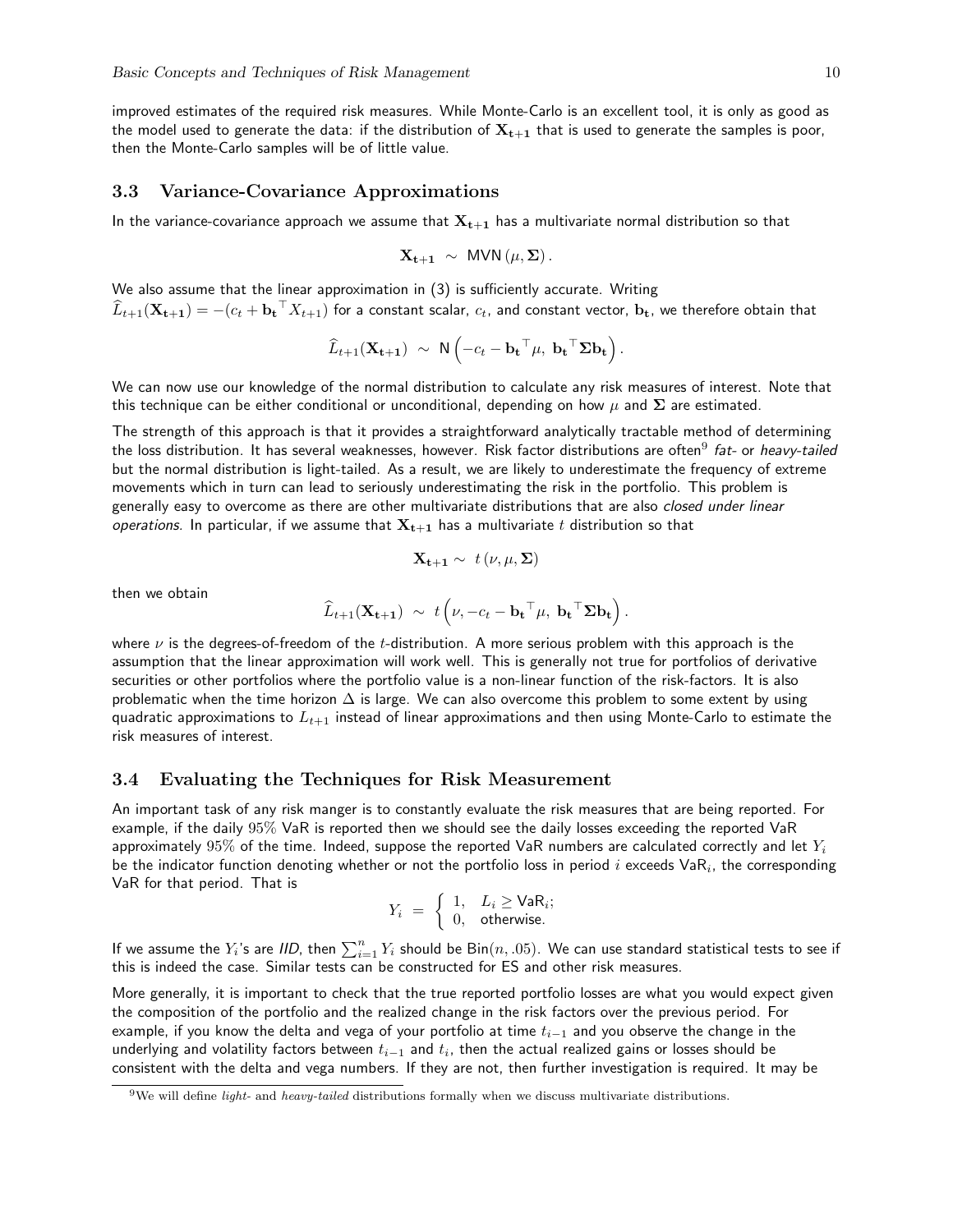that (i) the moves required second order terms such as gamma, vanna or volga or (ii) other risk factors influencing the portfolio value also changed or (iii) the risk factor moves were very large and cannot be captured by any Taylor series approximation – see the related discussion below (8). Of course one final possibility is that there's a bug in the risk management system!

# 4 Other Considerations

In this section we briefly describe some other issues that frequently arise in practice. We will return to some of these issues at various points throughout the course.

# 4.1 Risk-Neutral and Data-Generating Measures

It is worth emphasizing that in risk management, we generally want to generate loss samples using the true probability measure, P. This is in contrast to security pricing where we use a risk-neutral or equivalent martingale measure, Q. Sometimes, however, we need to use both probability measures. Imagine for example, a portfolio of complex derivatives that we can only price using Monte-Carlo. In order to estimate the loss distribution, we would then (i) generate samples of the change in risk factors using  $P$  and (ii) for each such sample, compute the resulting value of the portfolio by running a Monte-Carlo using  $Q$ .

# 4.2 Data Risk

When using historical data to either estimate probability distributions or run a historical simulation analysis, for example, it is important to realize that the data may be biased in several ways. For example, survivorship bias is a common problem: the stocks that exist today are more likely to have done well than the stocks that no longer exist. So when we run a historical simulation to evaluate the risk of a long stock portfolio, say, we are implicitly omitting the worst returns from our analysis and therefore introducing a bias into our estimates of the various risk measures. We can get around this problem if we can somehow include the returns of stocks that no longer exist in our analysis. We also need to be mindful of biases that arise due to *data mining* or *data snooping* whereby people trawl through data-sets looking for spurious data patterns to justify some investment strategy. The newsletter scam is a classic example of what can go wrong! In some cases, selection bias may be present inadvertently. Regardless, one should always be alert to the possibility of these biases.

# 4.3 Multi-Period Risk Measures and Scaling

It is often necessary to report risk measures with a particular investment horizon in mind. For example, many hedge funds are required by investors to report their 10-day 95% VaR and the question arises as to how this should be calculated. They could of course try to estimate the 10-day VaR directly. However, as hedge funds typically calculate a 1-day 95% VaR anyway, it would be convenient if they could somehow scale the 1-day VaR in order to estimate the 10-day VaR. Before considering this problem, it is worth emphasizing one of the implicit assumptions that we make when calculating our risk measures:

The Constant Portfolio Composition Assumption: The risk measures are calculated by assuming that the portfolio composition does not change over the horizon  $[t\Delta, (t+1)\Delta]$ .

Indeed regulatory requirements typically require that VaR be calculated under this assumption. While this is usually ok for small values of  $\Delta$ , e.g. 1 day, it makes little sense for larger values of  $\Delta$ , e.g. 10 days, during which the portfolio composition is very likely to change. In fact in some circumstance the portfolio composition must change. Consider an options portfolio where some of the options are due to expire before the interval,  $\Delta$ , elapses. If the options are not *cash settled*, then any in-the-money options will be exercised resulting automatically in new positions in the underlying securities. Regardless of how the options settle, the returns on the portfolio around expiration will definitely not be IID. It can therefore be very problematic scaling a 1-day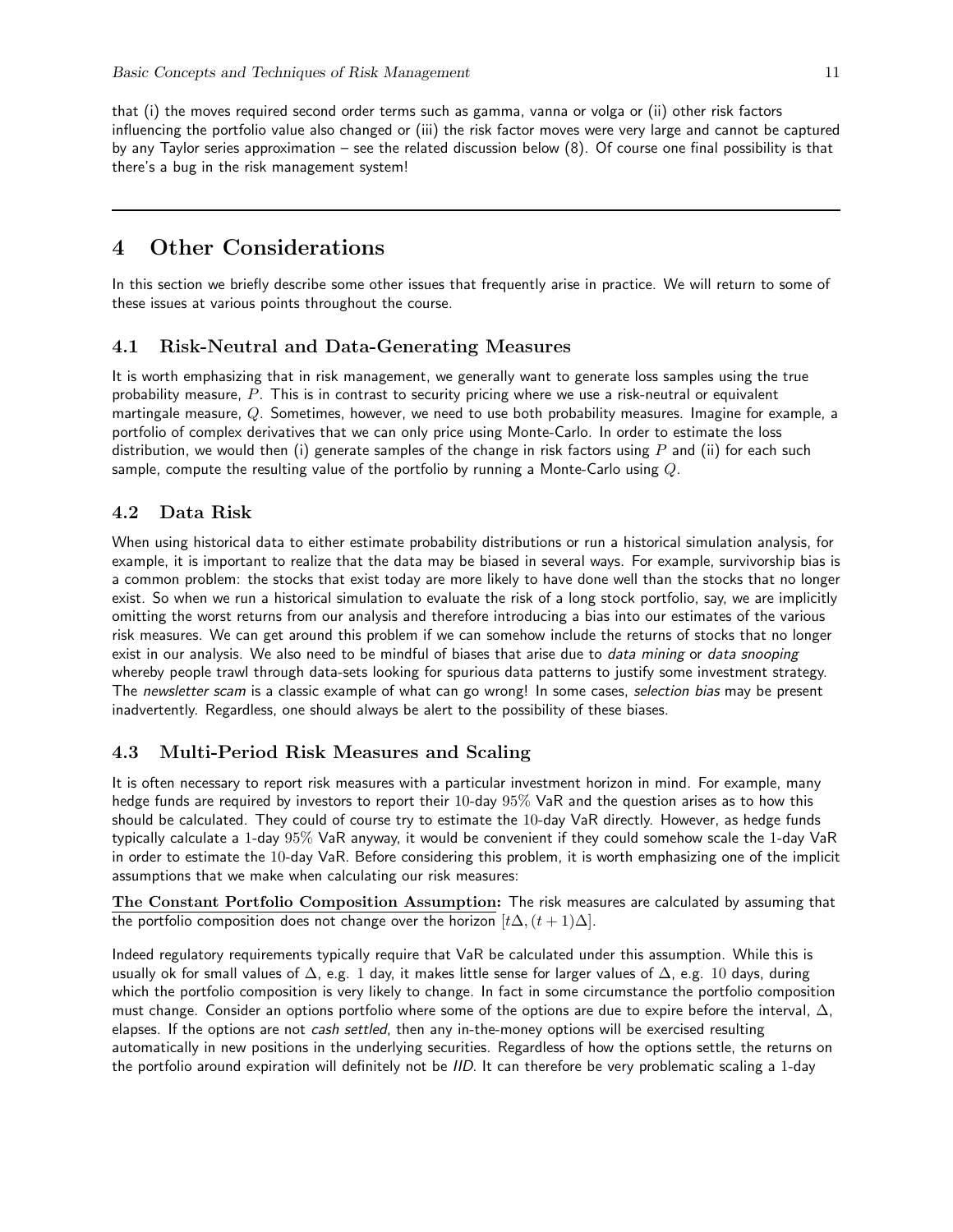VaR into a 10-day VaR in these circumstances. More generally, it may not even make sense to consider a 10-day VaR when you know the portfolio composition is likely to change dramatically.

When portfolio returns are IID and factor changes are normally distributed then a square-root scaling rule can be vvnen portrono returns are 11D and ractor cnanges are normany distributed then a *square-root* scaling rule c<br>justified. In this case, for example, we could take the 10-day VaR equal to √10 times the 1-day VaR. This follows from Example 4 with  $\mu = 0$  and the assumption of continuously compounded returns. But this kind of scaling can lead to very misleading results when portfolio returns are not IID normal, even when the portfolio composition does not change.

# 4.4 Model Risk

Model risk can arise when calculating risk measures or estimating loss distributions. For example, if we are considering a portfolio of European options then there should be no problem in using the Black-Scholes formula to price these options as long as we use appropriate volatility risk factors with appropriate distributions. But suppose instead that the portfolio contains barrier options and that we use the corresponding Black-Scholes model for pricing these options. Then we are likely to run into several difficulties as the model is notoriously bad. It is possible, for example, that reported risk measures such as delta or vega will have the wrong sign! Moreover, the range of possible barrier option prices is limited by the assumption of constant volatility. A more sophisticated model would allow for a greater range of prices, and therefore losses. A more obvious example of model risk is using a light-tailed distribution to model risk factors when in fact a heavy-tailed distribution should be used.

# 4.5 Data Aggregation

A particularly important topic is the issue of data aggregation. In particular, how do we aggregate risk measures from several trading desks or several units within a firm into one single aggregate measure of risk? This issue arises when a firm is attempting to understand its overall risk profile and determining its capital adequacy requirements as mandated by regulations. One solution to this problem is to use sub-additive risk measures that can be added together to give a more conservative measure of aggregate risk. We will return to this topic when we discuss coherent measures of risk.

Another solution is to simply ignore the risk measures from the individual units or desks. Instead we could try to directly calculate a firm-wide risk number. This might be achieved by specifying scenarios that encompass the full range of risk-factors to which the firm is exposed or using the variance-covariance approach with many risk factors. The resulting mean vector,  $\mu$ , and variance-covariance matrix,  $\Sigma$ , may be very high-dimensional, however. For a small horizon,  $\Delta$ , it is generally ok to set  $\mu=0$  but it will often be very difficult to estimate  $\Sigma$ due to its high dimensionality. In that case factor models and other techniques can often be used to construct more reliable estimates of  $\Sigma$ .

# 4.6 Liquidity Risk

Liquidity risk is a very important source of risk particularly if we need to unwind a portfolio. We may know the "fair" market price of the portfolio in a given scenario but will we be able to transact or unwind at that price should the scenario occur? If we expect bid-ask spreads to be tight in that scenario then it is indeed reasonable to assume that we can unwind at approximately the "fair" price. But if the scenario is an extreme scenario then it's possible the bid-ask spreads will have widened substantially so that transacting at the fair price will be impossible. This situation can be exacerbated if many firms hold similar portfolios and are all "rushing for the exits" at the same time. In that event enormous losses can be incurred in the act of unwinding the portfolio. This is the "crowded trade" phenomenon and it was a source of many of the extreme losses that occurred during the 2008 crisis.

Liquidity risk is difficult to model but does need to be accounted for if many firms also hold a similar position and we expect that we may need to unwind our position should the scenario occur. One way to account for this is to model the bid-ask spread in the various scenarios and use these to compute an "unwind" P&L in addition to the market P&L (which does not assume unwinding is necessary and will take the fair price to be the mid-point of the bid-ask spread.)